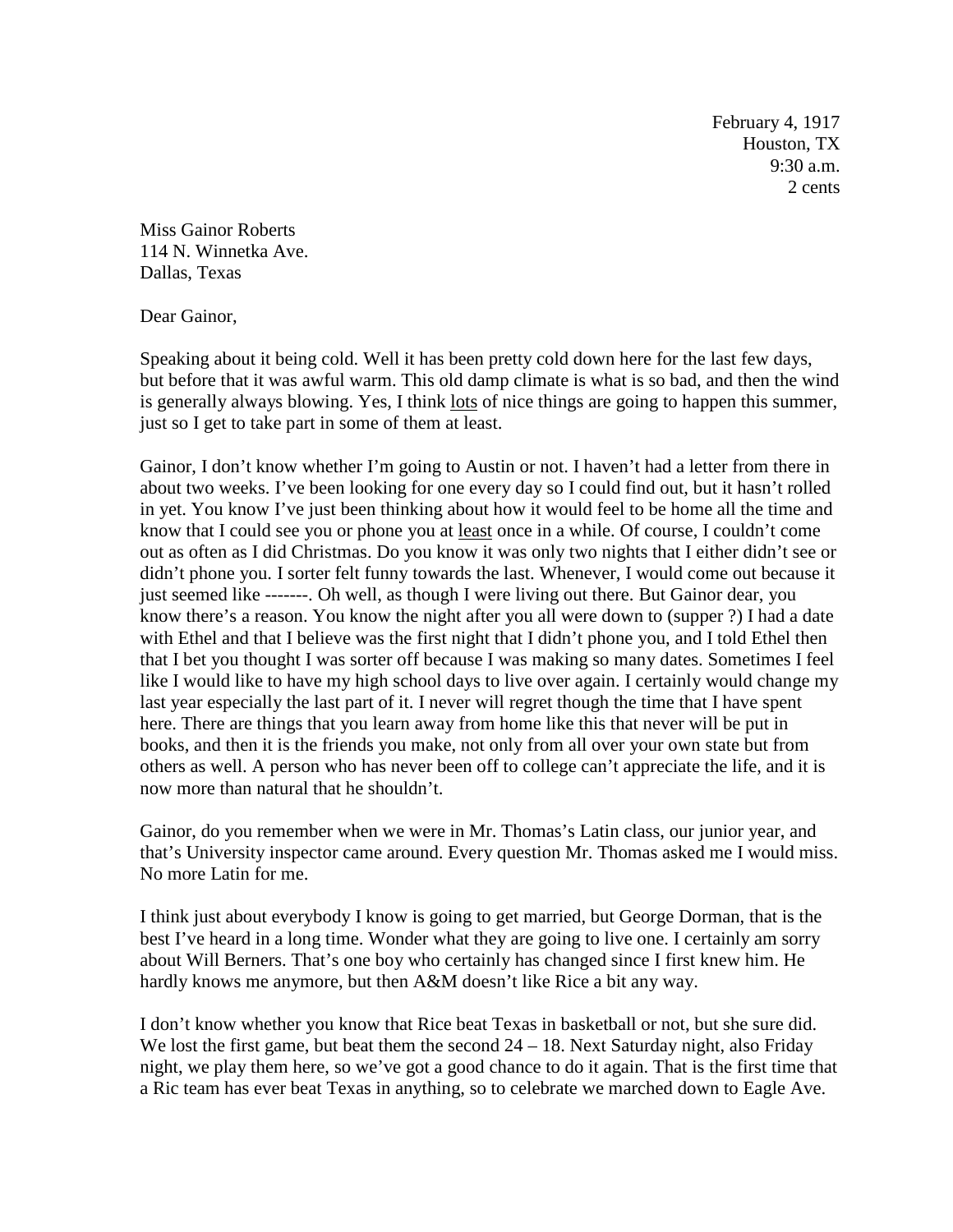because we couldn't get a car here and then rode to town and there we certainly did stage a snake dance. Every body from the school was in it, from senior to freshmen and I'll have to admit that I enjoyed it more than any I've been in except the first one last year when I was a Freshman.

I am going to tell you something now that sure sounds fishy, and I'm afraid that I can't tell it so it will sound interesting, but here goes. Do you remember me telling you about having a big Owl down to the second A&M game, the one we lost. Well we went off that night and left our Owl down there. When they went after it the next day it was gone. A&M had swiped it. Well, to keep the boys out here from knowing it another one was made and brought out here, but not until A&M had sent a nice long write up to the Houston papers. Well, thins sorter picked up out here. About two days later we had a student body meeting and then we were told that our owl was gone. In the meantime 15 of the boys had sent a detective to A&M to locate the Owl and those boys were coming after it. The detective went up posing as a farmer, but it seemed as only about four of the A&M boys knew where it was and he was unable to locate it. The boys went up but had no results except to get the lay of the land. Last Sunday there appeared in the paper a picture of our bird surrounded by A&M cadets. Well, things got busy again. Last Monday another detective went up and he was supposed to be a newspaper reporter and he told the A&M students that he would give them a good write up. Only about six of the fellows knew where it was kept, but the detective found out and telegraphed back to the waiting boys 17 of them left in autos Tuesday afternoon and got into College Station that night. They started to work on the door with a Jimmie a little after twelve but couldn't get it open. The owl was kept in the Arsenal on the third floor of the main building. Finally, they decided to rush it, so six of them went up and broke the door down, grabbed the owl and beat it. Just as they were leaving the nightwatchmen came up. All of the Rice fellows were dressed in Khaki uniforms so the watchman at first thought that it was some A&M boys, and the fellows told him that they were only playing a joke. Well, he was so bewildered that he didn't know what to do. When he did come to his senses he fired three times and then every thing was up. The boys say that A&M students came pouring out of those dormitories by the bushels. They put the owl in one of the Fords and that one ran out of gas and the other one was already out of whack. They finally put it in the Hudson. It was then a little bit after three and that is when the "Owl" from Dallas generally comes thru. As luck would have it, it was on time, and immediately became loaded with A&M boys. They had already telegraphed ahead and told the authorities that some one had broken into the US Arsenal and stolen some things. Of course, they didn't say what. So the fellows could hardly have got through there. Well, to get back to the train. It went ahead of the autos and stopped and off came A&M. So it was A&M in front of them and A&M behind them. The fellows turned off and went on some side lane. This so-called lane had a very abrupt ending. Rather than let A&M recapture our mascot, it was burned. Well, the fellows say that it wasn't long before the words were full of cadets. They caught all of the Rice men except four and they happened to see these four beat it off thru the woods with a white sweater under one of their arms. Well they thought and still think that that was the cover of the Owl We are going to let them think it because they won't believe that it was burned. The four that escaped finally through necessity split into two parties, and the story they tell of how they got by is some story. Had it not been for some men from Houston whom they happened to meet out hunting, they would probably have also been caught. A&M had every road guarded. They searched